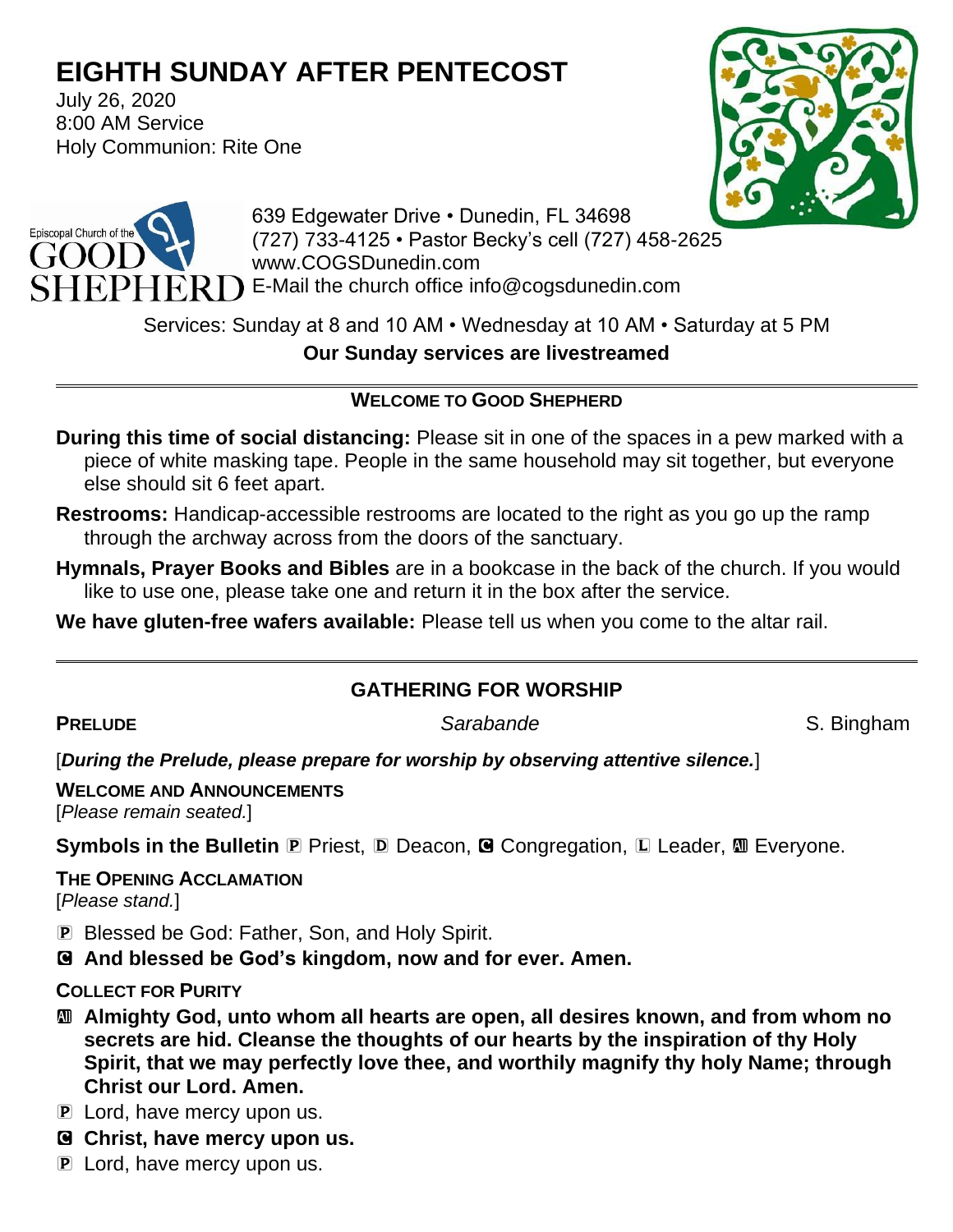#### **COLLECT OF THE DAY**

P The Lord be with you.

## C **And with thy Spirit.**

P Let us pray… You are great, O God, and greatly to be praised. You have made us for yourself, and our hearts are restless until they rest in you. Grant that we may believe in you, call upon you, know you, and serve you, through Jesus Christ, our Savior and Lord.

#### C **Amen.**

# **THE WORD OF GOD**

**The Readings:** 1 Kings 3:5-12, Psalm 119:129-136, Romans 8:26-39, Matthew 13:31-33, 44-52 [*Please be seated.*]

# **The First Reading**

L *The First Reading is taken from 1 Kings, Chapter 3…*

The Lord appeared to Solomon at Gibeon in a dream at night. God said, "Ask whatever you wish, and I'll give it to you."

Solomon responded, "You showed so much kindness to your servant my father David when he walked before you in truth, righteousness, and with a heart true to you. You've kept this great loyalty and kindness for him and have now given him a son to sit on his throne. And now, Lord my God, you have made me, your servant, king in my father David's place. But I'm young and inexperienced. I know next to nothing. But I'm here, your servant, in the middle of the people you have chosen, a large population that can't be numbered or counted due to its vast size. Please give your servant a discerning mind in order to govern your people and to distinguish good from evil, because no one is able to govern this important people of yours without your help."

It pleased the Lord that Solomon had made this request. God said to him, "Because you have asked for this instead of requesting long life, wealth, or victory over your enemies asking for discernment so as to acquire good judgment— I will now do just what you said. Look, I hereby give you a wise and understanding mind. There has been no one like you before now, nor will there be anyone like you afterward."

L The Word of the Lord.

# C **Thanks be to God.**

# **The Psalm**

- L *We will read responsively Psalm 119…*
- L Your decrees are wonderful; therefore I obey them with all my heart.
- C **When your word goes forth it gives light; it gives understanding to the simple.**
- L I open my mouth and pant; I long for your commandments.
- C **Turn to me in mercy, as you always do to those who love your Name.**
- L Steady my footsteps in your word; let no iniquity have dominion over me.
- C **Rescue me from those who oppress me, and I will keep your commandments.**
- L Let your countenance shine upon your servant and teach me your statutes.
- C **My eyes shed streams of tears, because people do not keep your law.**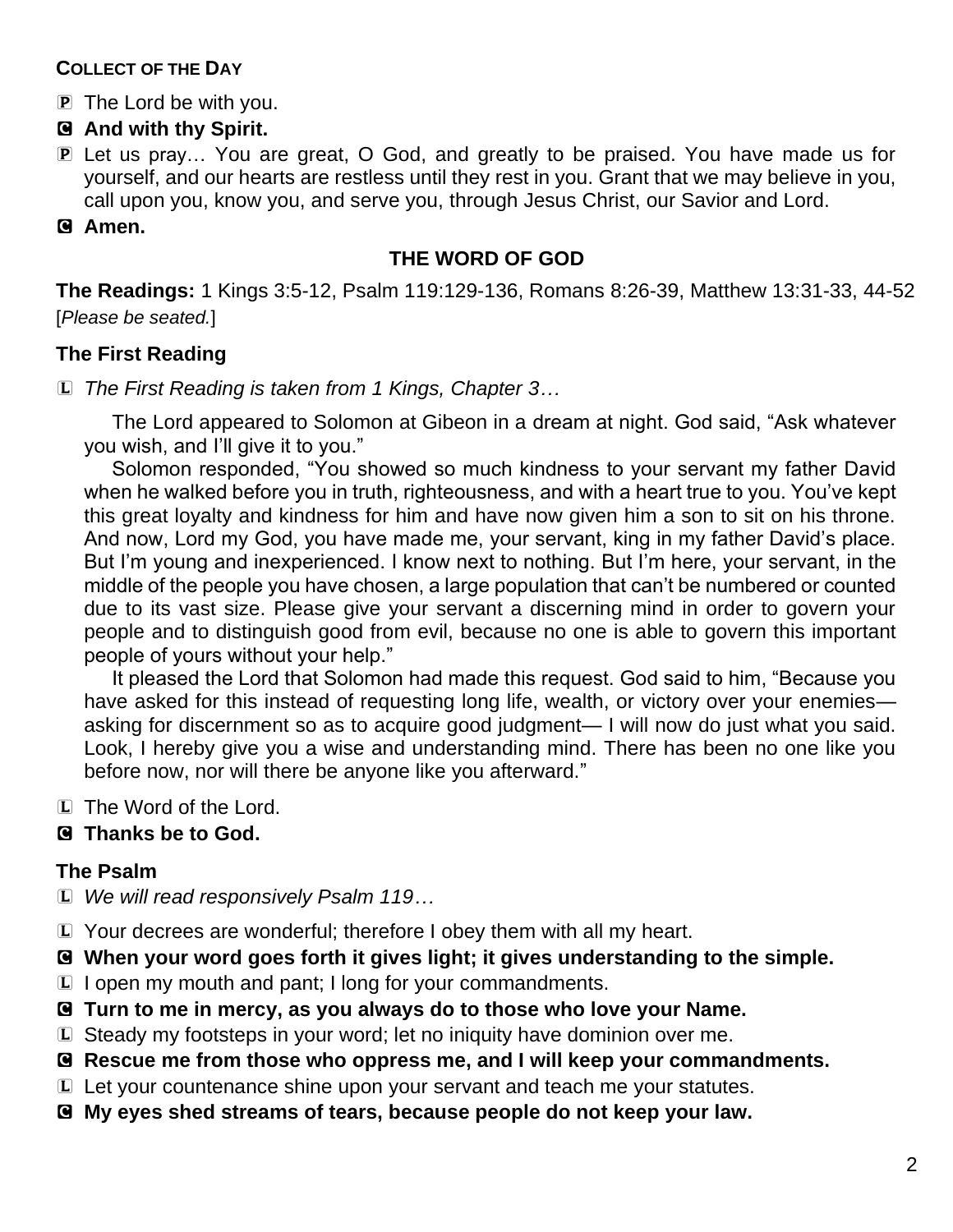# **The Second Reading**

#### L *The Second Reading is taken from Romans, chapter 8*

In the same way, the Spirit comes to help our weakness. We don't know what we should pray, but the Spirit himself pleads our case with unexpressed groans. The one who searches hearts knows how the Spirit thinks, because he pleads for the saints, consistent with God's will. We know that God works all things together for good for the ones who love God, for those who are called according to his purpose. We know this because God knew them in advance, and he decided in advance that they would be conformed to the image of his Son. That way his Son would be the first of many brothers and sisters. Those who God decided in advance would be conformed to his Son, he also called. Those whom he called, he also made righteous. Those whom he made righteous, he also glorified.

So what are we going to say about these things? If God is for us, who is against us? He didn't spare his own Son but gave him up for us all. Won't he also freely give us all things with him?

Who will bring a charge against God's elect people? It is God who acquits them. Who is going to convict them? It is Christ Jesus who died, even more, who was raised, and who also is at God's right side. It is Christ Jesus who also pleads our case for us.

Who will separate us from Christ's love? Will we be separated by trouble, or distress, or harassment, or famine, or nakedness, or danger, or sword? As it is written, *We are being put to death all day long for your sake. We are treated like sheep for slaughter.*

But in all these things we win a sweeping victory through the one who loved us. I'm convinced that nothing can separate us from God's love in Christ Jesus our Lord: not death or life, not angels or rulers, not present things or future things, not powers or height or depth, or any other thing that is created.

 $\Box$  The Word of the Lord.

#### C **Thanks be to God.**

#### **The Gospel**

[*Please stand.*]

D The Holy Gospel of our Lord Jesus Christ according to Matthew.

#### C **Glory be to thee, O Lord.**

D He told another parable to them: "The kingdom of heaven is like a mustard seed that someone took and planted in his field. It's the smallest of all seeds. But when it's grown, it's the largest of all vegetable plants. It becomes a tree so that the birds in the sky come and nest in its branches."

He told them another parable: "The kingdom of heaven is like yeast, which a woman took and hid in a bushel of wheat flour until the yeast had worked its way through all the dough.

"The kingdom of heaven is like a treasure that somebody hid in a field, which someone else found and covered up. Full of joy, the finder sold everything and bought that field.

"Again, the kingdom of heaven is like a merchant in search of fine pearls. When he found one very precious pearl, he went and sold all that he owned and bought it.

"Again, the kingdom of heaven is like a net that people threw into the lake and gathered all kinds of fish. When it was full, they pulled it to the shore, where they sat down and put the good fish together into containers. But the bad fish they threw away. That's the way it will be at the end of the present age. The angels will go out and separate the evil people from the righteous people, and will throw the evil ones into a burning furnace. People there will be weeping and grinding their teeth.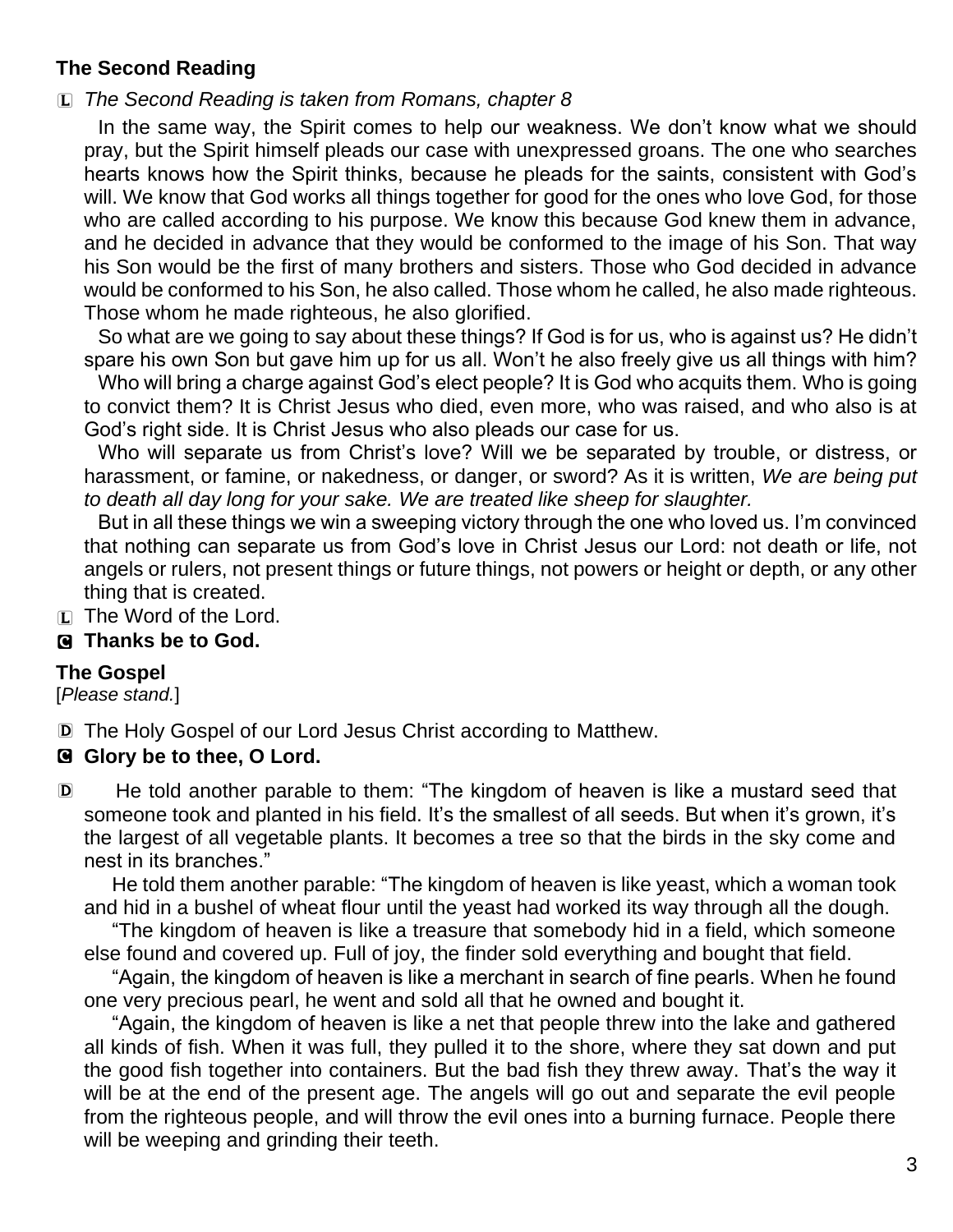"Have you understood all these things?" Jesus asked.

They said to him, "Yes."

Then he said to them, "Therefore, every legal expert who has been trained as a disciple for the kingdom of heaven is like the head of a household who brings old and new things out of their treasure chest."

D The Gospel of the Lord.

C **Praise be to thee, O Christ.**

[*Please be seated.*]

**THE SERMON** Becky Robbins-Penniman

### **THE NICENE CREED**

[*Please stand.*]

C **We believe in one God, the Father, the Almighty, maker of heaven and earth, of all that is, seen and unseen.** 

**We believe in one Lord, Jesus Christ, the only Son of God, eternally begotten of the Father, God from God, Light from Light, true God from true God, begotten, not made, of one Being with the Father. Through him all things were made. For us and for our salvation he came down from heaven: by the power of the Holy Spirit he became incarnate from the Virgin Mary, and was made man. For our sake he was crucified under Pontius Pilate; he suffered death and was buried. On the third day he rose again in accordance with the Scriptures; he ascended into heaven and is seated at the right hand of the Father. He will come again in glory to judge the living and the dead, and his kingdom will have no end.**

**We believe in the Holy Spirit, the Lord, the giver of life, who proceeds from the Father and the Son. With the Father and the Son he is worshiped and glorified. He has spoken through the Prophets. We believe in one holy catholic and apostolic Church. We acknowledge one baptism for the forgiveness of sins. We look for the resurrection of the dead, and the life of the world to come. Amen.**

#### **THE PRAYERS OF THE PEOPLE**

*[Please sit, stand, or kneel, as you prefer.]*

- D Let us pray for the whole state of Christ's Church and the world.
- L Almighty and everliving God, who in thy holy Word hast taught us to make prayers, and supplications, and to give thanks for all humanity Receive these our prayers which we offer unto thy divine Majesty, beseeching thee to inspire continually the Universal Church with the spirit of truth, unity, and concord; and grant that all those who do confess thy holy Name may agree in the truth of thy holy Word, and live in unity and godly love. God of Justice,

#### C **Hear our prayer.**

- L Give grace, O heavenly Father, to all bishops, especially to Michael, our Presiding Bishop; Dabney, our Bishop; Barry and Michael, our Assisting Bishops; Becky, our Rector; Cindy, our Deacon; Ann, our Priest Associate; to our companion diocese of the Dominican Republic; to these Episcopal Churches in our Diocese; St. Chad's, Tampa; St. John's, Brooksville; Church of the Ascension, Clearwater and the Clearwater Deanery Collaboration Partners; and to all priests, deacons, and the laity in their ministry; that they may, both by their life and doctrine, set forth thy true and lively Word, and rightly and duly administer thy holy Sacraments. God of Justice,
- C **Hear our prayer.**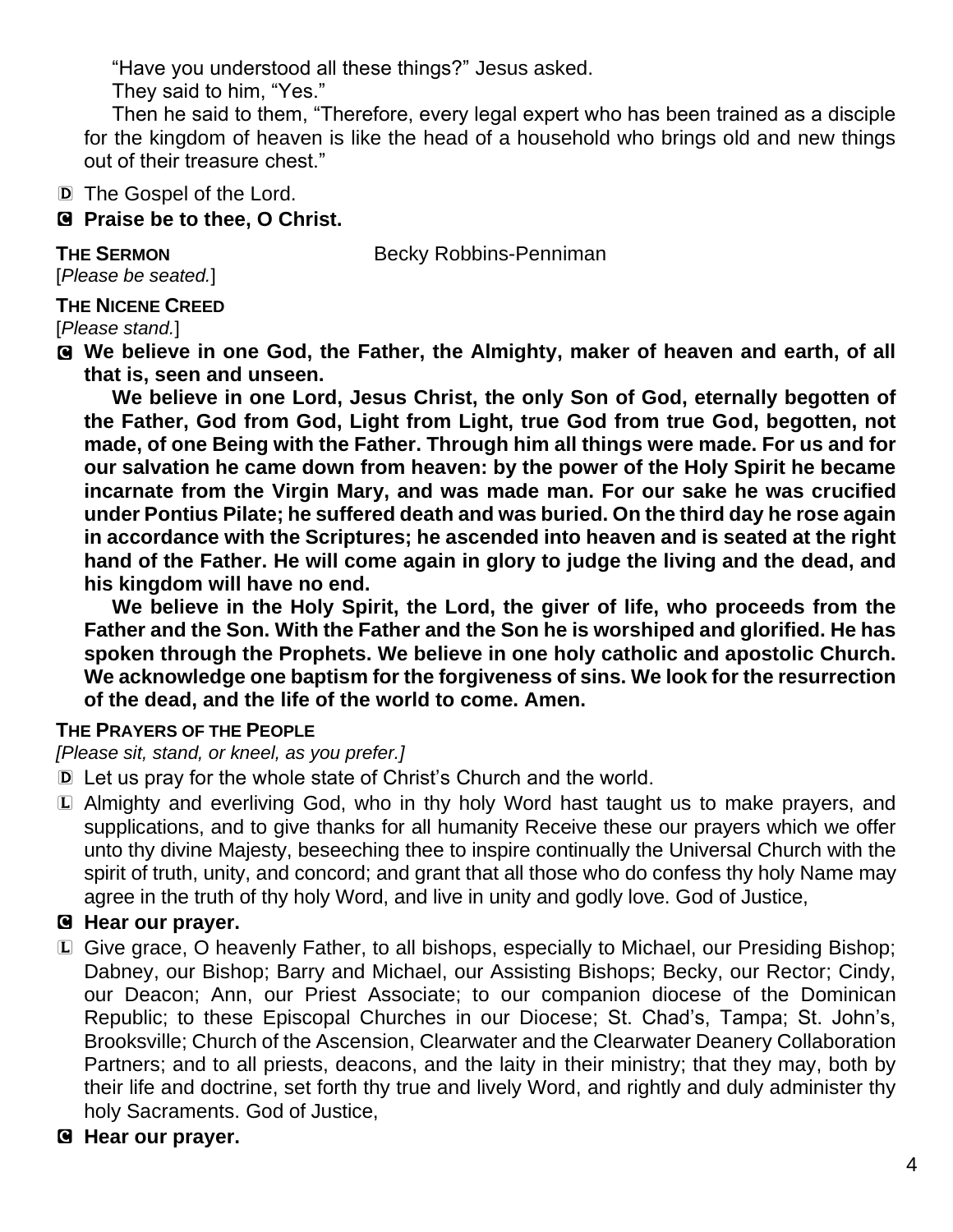L And to all thy people give thy heavenly grace, and especially to this congregation here present; that, with meek heart and due reverence, they may hear and receive thy holy Word, truly serving thee in holiness and righteousness all the days of their life. God of Justice,

## C **Hear our prayer.**

L We beseech thee also so to rule the hearts of those who bear the authority of government in this and every land, especially President Trump, that they may be led to wise decisions and right actions for the welfare and peace of the world. We pray that all God's children might live in the hope of the world peace for which we are created. God of Justice,

# C **Hear our prayer.**

L And we most humbly beseech thee, of thy goodness, O Lord, to comfort and succor [*Add handwritten names from notebook*] and all those who, in this transitory life, are in trouble, sorrow, need, sickness, or any other adversity, especially those listed in the weekly news who have asked for our prayers. I now invite you to pray for others by name, aloud or in your hearts. [*Leave time…*] God of Justice,

# C **Hear our prayer.**

L Open, O Lord, the eyes of all people to behold thy gracious hand in all thy works, that, rejoicing in thy whole creation, they may honor thee with their substance, and be faithful stewards of thy bounty. We give thanks for the flowers given by Maureen & Gene Belote in celebration of their 36<sup>th</sup> Wedding Anniversary and for the birthdays this coming week of Sherry Conte, Gail Robinson, Brian Levy, Gabby Gallagher, Dawn Gordon, Carmen Sakala, Penelope Statile, Pat Elmendorf, Nancy Campbell and for those celebrating anniversaries this week, Laurie & Barbara Rennie, Gene & Maureen Belote, and Mary Anne & Ted Dorner.. God of Justice,

# C **Hear our prayer.**

L And we also bless thy holy Name for all thy servants departed this life in thy faith and fear, [*especially… add names from notebook*]. Please add names of those on your heart, silently or aloud. [*Leave time…*] We beseech thee to grant them continual growth in thy love and service; and to grant us grace so to follow the good examples of all thy saints, that with them we may be partakers of thy heavenly kingdom. God of Justice,

# C **Hear our prayer.**

- L Grant these our prayers, O Father, for Jesus Christ's sake, our only Mediator and Advocate.
- C **Amen.**

# **THE CONFESSION AND ABSOLUTION**

[*Please kneel or stand.*]

- D Let us humbly confess our sins unto Almighty God. [*Silence is kept.*] Most merciful God, . . .
- a **We confess that we have sinned against thee in thought, word, and deed, by what we have done, and by what we have left undone. We have not loved thee with our whole heart; we have not loved our neighbors as ourselves. We are truly sorry and we humbly repent. For the sake of thy Son Jesus Christ, have mercy on us and forgive us; that we may delight in thy will, and walk in thy ways, to the glory of thy Name. Amen.**
- P Almighty God, our heavenly Father, who of his great mercy hath promised forgiveness of sins to all those who with hearty repentance and true faith turn unto him, have mercy upon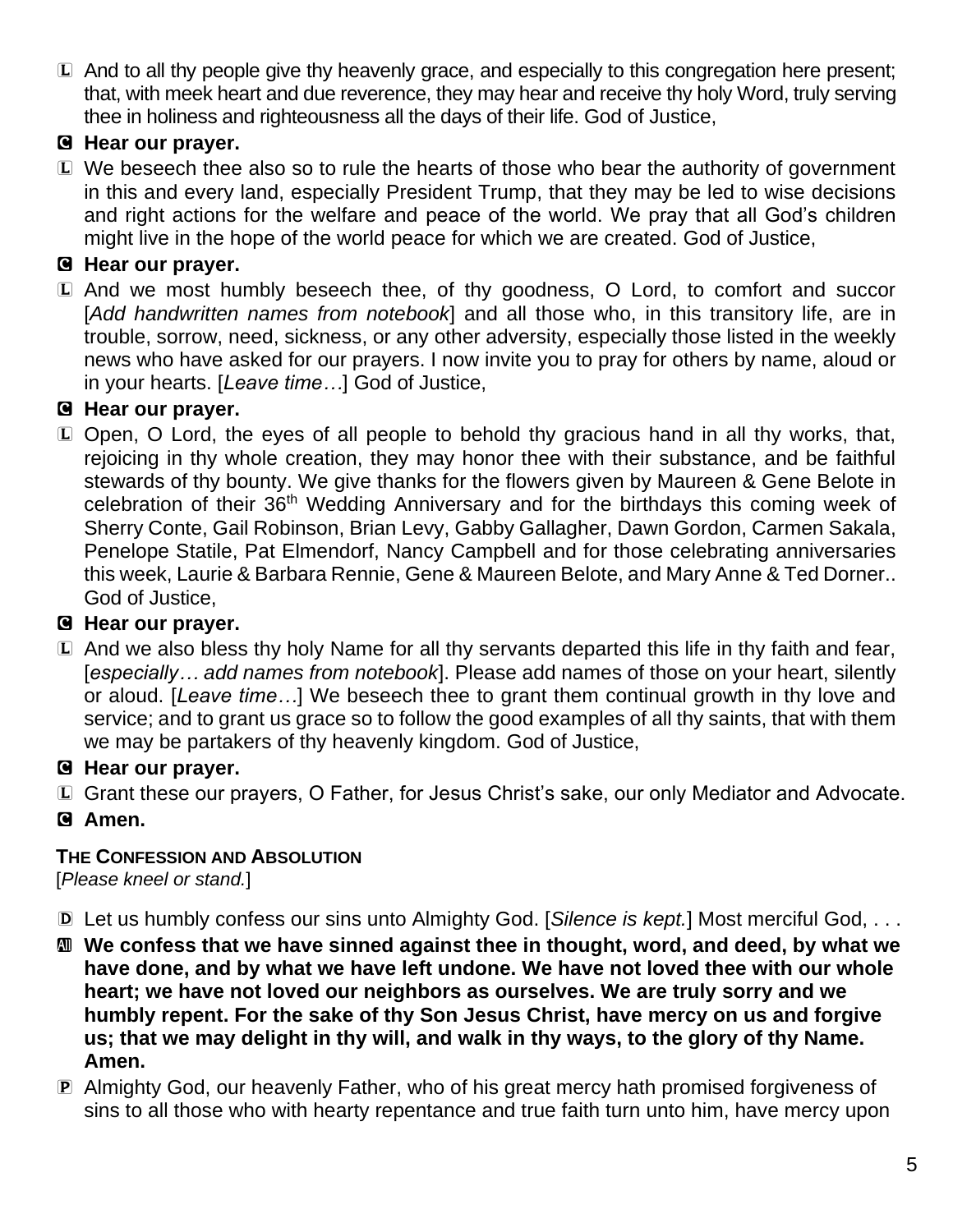you, pardon and deliver you from all your sins, confirm and strengthen you in all goodness, and bring you to everlasting life; through Jesus Christ our Lord.

#### C **Amen.**

#### **THE GREETING OF PEACE**

[*Please stand. During this time of social distancing, a wave or bow, accompanied by a smile and "the Peace of the Lord be with you," will do nicely.*]

- P The peace of the Lord be always with you.
- C **And with thy spirit.**

#### **THE HOLY COMMUNION**

#### **THE OFFERTORY SENTENCE**

D Worthy art thou, O Lord our God, to receive glory and honor and power; for thou hast created all things, and by thy will they were created and have their being.

[*Please be seated. The offering plates are on stands in the front and the back of the church. If you wish, you may place an offering there.*]

**OFFERTORY** *Thou Wilt Keep Him in Perfect Peace* E. Thiman

#### **THE PRESENTATION OF THE OFFERINGS**

[*Please stand when invited by the Deacon.*]

D As we receive these gifts, we acknowledge

#### C **All things come from thee, O Lord, and of thine own have we given thee.**

**THE GREAT THANKSGIVING:** Eucharistic Prayer II

- P The Lord be with you.
- C **And with thy spirit.**
- P Lift up your hearts.
- C **We lift them up unto the Lord.**
- **P** Let us give thanks unto our Lord God.
- C **It is meet and right so to do.**
- P It is very meet, right, and our bounden duty, that we should at all times, and in all places, give thanks unto thee, O Lord, holy Father, almighty, everlasting God, Creator of the light and source of life, who hast made us in thine image, and called us to new life in Jesus Christ our Lord. Therefore, with Angels and Archangels, and with all the company of heaven, we laud and magnify thy glorious Name; evermore praising thee, and saying,

C **Holy, holy, holy, Lord God of Hosts: Heaven and earth are full of thy glory. Glory be to thee, O Lord Most High. Blessed is he that cometh in the name of the Lord. Hosanna in the highest.**

[*Please kneel or stand, as you choose.*]

P All glory be to thee, O Lord our God, for that thou didst create heaven and earth, and didst make us in thine own image; and, of thy tender mercy, didst give thine only Son Jesus Christ to take our nature upon him, and to suffer death upon the cross for our redemption. He made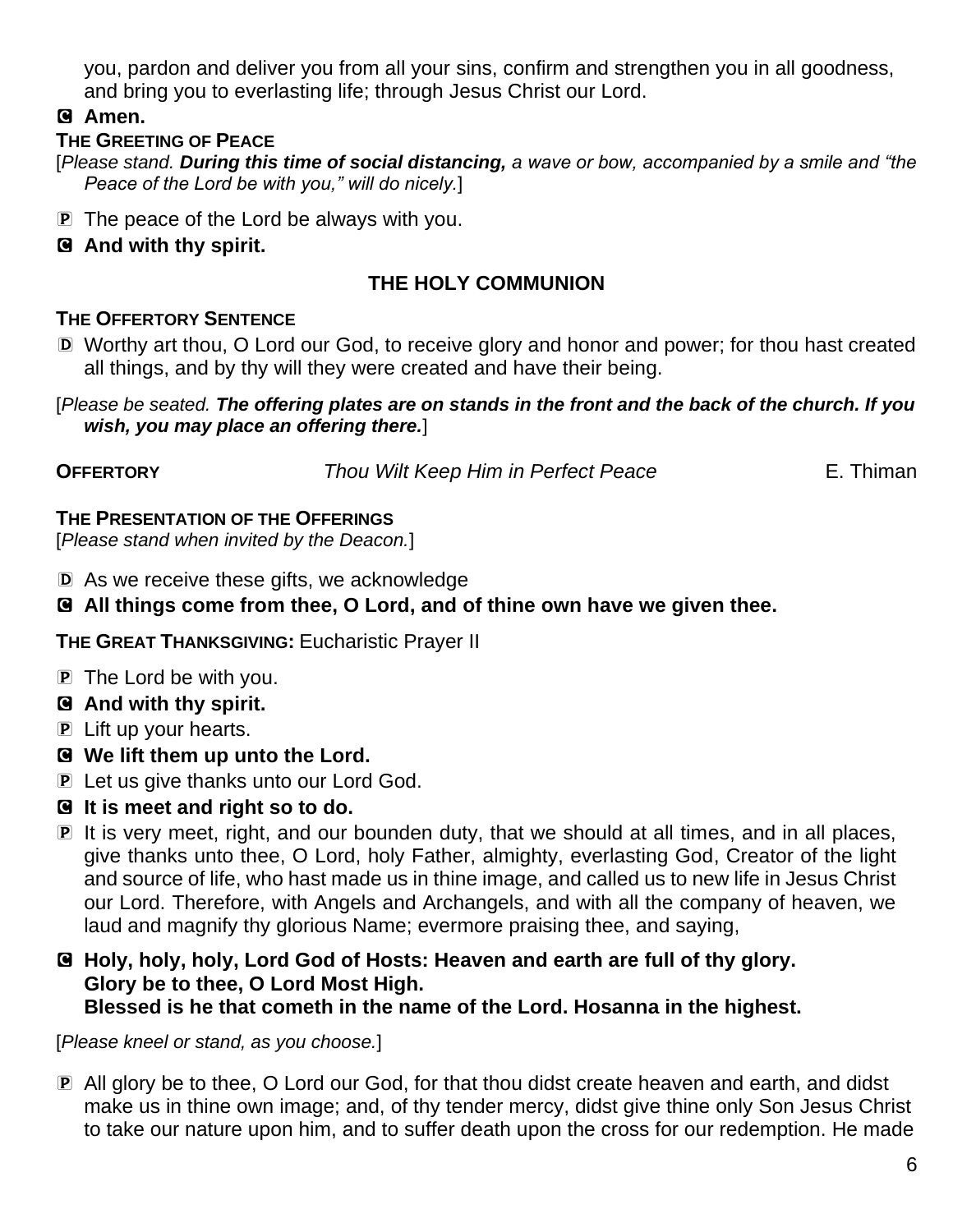there a full and perfect sacrifice for the whole world; and did institute, and in his holy Gospel command us to continue, a perpetual memory of that his precious death and sacrifice, until his coming again.

- P For in the night in which he was betrayed, he took bread; and when he had given thanks to thee, he broke it, and gave it to his disciples, saying, "Take, eat, this is my Body, which is given for you. Do this in remembrance of me."
- P Likewise, after supper, he took the cup; and when he had given thanks, he gave it to them, saying, "Drink this, all of you; for this is my Blood of the New Covenant, which is shed for you, and for many, for the remission of sins. Do this, as oft as ye shall drink it, in remembrance of me."
- P Wherefore, O Lord and heavenly Father, we thy people do celebrate and make, with these thy holy gifts which we now offer unto thee, the memorial thy Son hath commanded us to make; having in remembrance his blessed passion and precious death, his mighty resurrection and glorious ascension; and looking for his coming again with power and great glory. And we most humbly beseech thee, O merciful Father, to hear us, and, with thy Word and Holy Spirit, to bless and sanctify these gifts of bread and wine, that they may be unto us the Body and Blood of thy dearly-beloved Son Jesus Christ.
- C **And we earnestly desire thy fatherly goodness to accept this our sacrifice of praise and thanksgiving, whereby we offer and present unto thee, O Lord, our selves, our souls and bodies. Grant, we beseech thee, that all who partake of this Holy Communion may worthily receive the most precious Body and Blood of thy Son Jesus Christ, and be filled with thy grace and heavenly benediction; and also that we and all thy whole Church may be made one body with him, that he may dwell in us, and we in him; through the same Jesus Christ our Lord;**
- P By whom, and with whom, and in whom, in the unity of the Holy Ghost all honor and glory be unto thee, O Father Almighty, world without end.
- C **AMEN.**

#### **THE LORD'S PRAYER**

- P And now, as our Savior Christ hath taught us, we are bold to say,
- C **Our Father, who art in heaven, hallowed be thy Name, thy kingdom come, thy will be done, on earth as it is in heaven. Give us this day our daily bread. And forgive us our trespasses, as we forgive those who trespass against us. And lead us not into temptation, but deliver us from evil. For thine is the kingdom, and the power, and the glory, for ever and ever. Amen.**

#### **THE BREAKING OF THE BREAD**

- P Creator of all, you gave us golden fields of wheat, whose many grains were gathered and made into this one Bread.
- C **So may your Church be gathered from the ends of the earth into your kingdom.**
- P The Gifts of God for the People of God. Take them in remembrance that Christ died for you, and feed on him in your hearts by faith, with thanksgiving.

[*You may be seated. All are welcome at the Lord's Table. Please follow the directions of the usher, who will let you know when it's your turn to go to the altar rail. During this time of social distancing, we need*